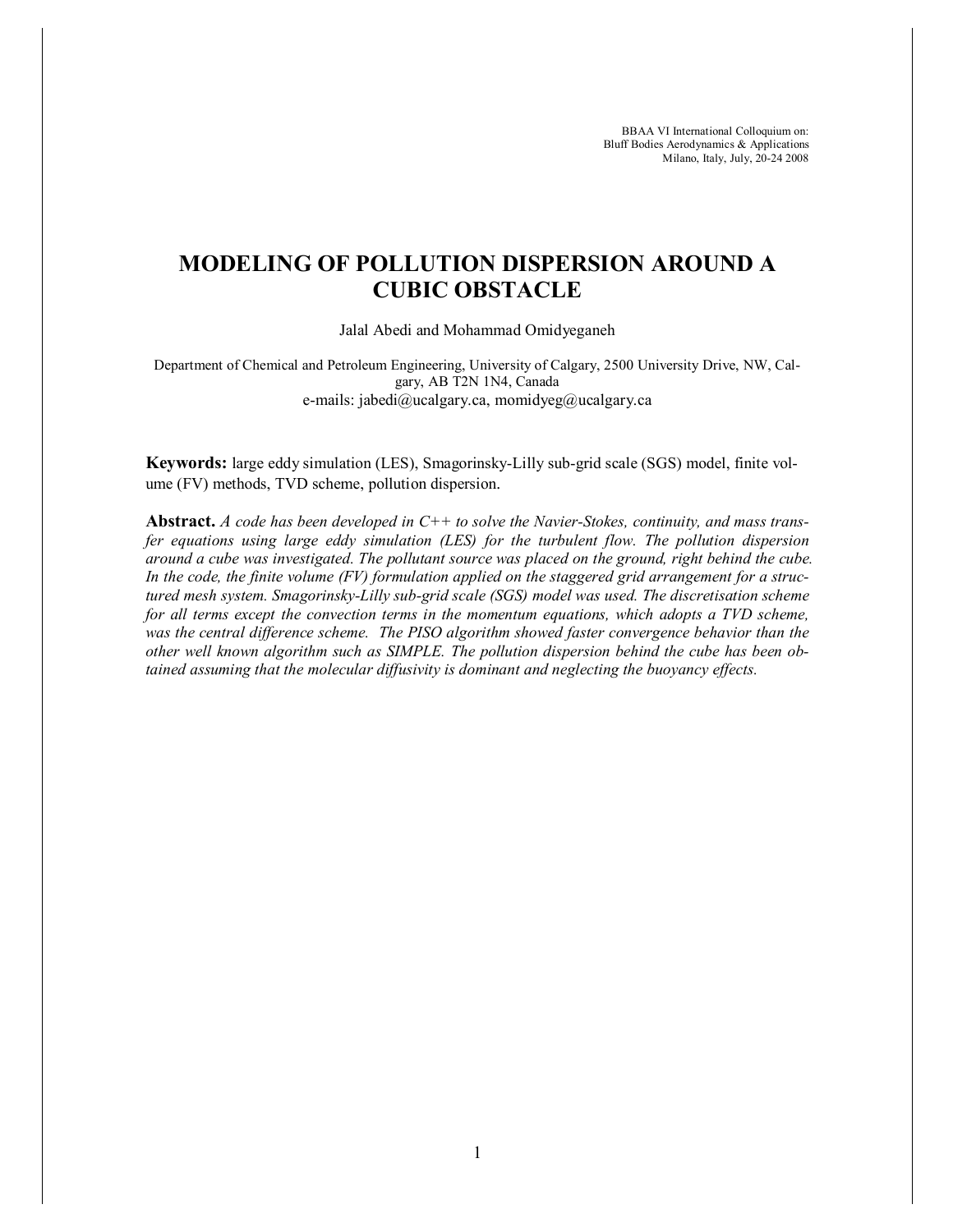#### **1 INTRODUCTION**

There is a growing concern about air pollution in urban environments due to the dispersion of chemical and biological agents. It is now generally recognized that many of the substances directly emitted by vehicles, or accidentally released by different kinds of sources, into the ambient air represent a serious hazard for human health (Ref. [4], Ref. [10], and Ref. [2]). To assess the magnitude of the problem, accurate prediction of contaminant dispersion in urban area is needed.

The wind flow patterns in an urban area strongly affect the dispersion of pollutants around the buildings which is a growing concern in urban environment. The air flow is influenced by various factors, such as the geometry, arrangements of the buildings, the wind directions and the upstream terrain conditions. With a steady growth in computer technology, computational fluid dynamics (CFD) has emerged as an effective tool to establish better understanding of the wind flow around buildings. Nowadays, high performance computing (HPC) provides clusterbased supercomputers for computing applications to make CFD analysis as fast as possible.

CFD codes are structured around numerical algorithms that can tackle fluid flow problems. In order to provide easy user access, most CFD codes include sophisticated input and output interfaces. Hence, they contain three main elements: the pre-processor, the solver, and the post-processor. There are several approaches to computer prediction of flows; the most popular ones involve the use of Reynolds-averaged Navier-Stokes (RANS) equations with a variety of turbulence models. While these are much cheaper than large eddy simulations, no single model has proven capable of predicting a wide variety of complex flows, especially when information about the fluctuating part of the flow is required (Ref. [15]).

These considerations have led to interest in large eddy simulation (LES), in which the large-scale motions are computed explicitly, while the small- or sub-grid-scale motions are modeled. The fundamental rationale behind LES is that large eddies are the ones responsible for most of the mass, momentum and energy transport. These large eddies are strongly dependent on geometry, whereas the smaller eddies are more universal and, thus, easier to model. As the grid resolution increases, the importance of the small eddies diminishes, and LES becomes a direct numerical simulation (DNS). Unfortunately, flows that are of interest to engineering applications (high Reynolds number and complex geometry) are not amenable to DNS, due to prohibitive memory and computational requirements.

The primary objective of our study is the development of a code to investigate the flow past buildings and the dispersion of pollutants due to the local geometry. Most of the applications discussed here are focused on a cube, since it is the simplest idealization of a building and has, therefore, been used most frequently, both in experiments and testing calculation procedures for the flow around buildings.

The lack of integrated and fully concerned commercial software for urban area pollution dispersion, which would be capable of considering features of city areas and meteorological data, encouraged us to write our own code. An advantage of this code is that, because the software is fully understood by the researchers, they are able to modify any part of the code. The C++ code that has been developed so far is an initial attempt and covers a model in LES with limited but outstanding capabilities.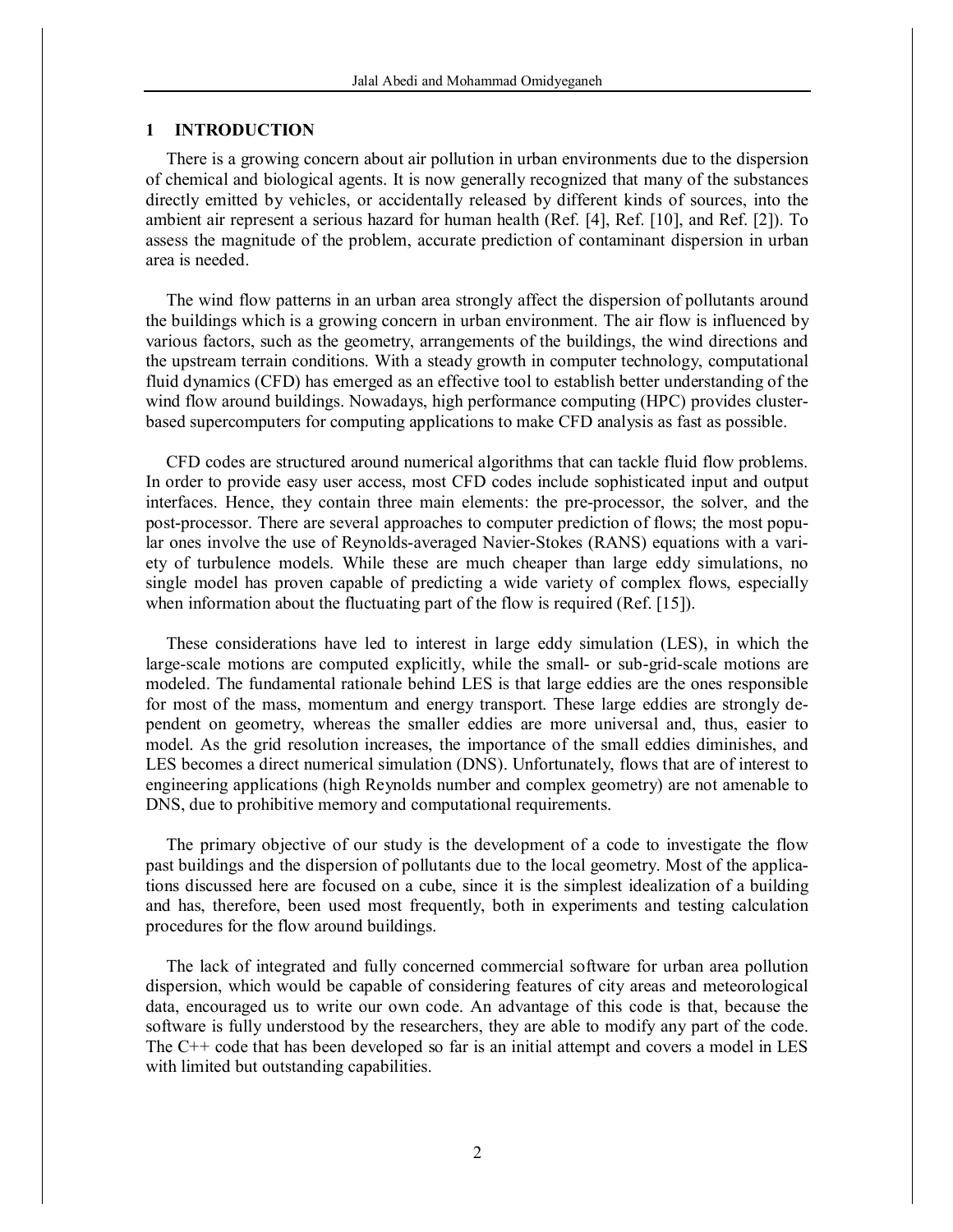The study of pollution entrainment in urban areas with different arrangements of bluff bodies is a new branch of environmental engineering. Since the analysis of flow field in complex geometries is very costly, the simple pollution dispersion around a cube mounted on a surface is still under investigation. The entrainment of pollutants into and out of the recirculation cavity is controlled by both advection and diffusion processes. Another important factor affecting the entrainment of pollutants into and out of the wake region is the unsteadiness of the wake caused by the shedding of corner vortices.

Mavroidis (Ref. [7]) conducted an experimental investigation on the plume dispersion around single isolated obstacles. Dispersion around a single cube was mainly investigated in the wind tunnel; and, the results confirm, in general, the findings of the field trials. However, comparisons between wind tunnel and field results clearly show that the plume is more dispersed in the field, which is attributable to the effect of additional wind meander occurring in the atmosphere; whereas centerline concentrations were found to be higher in the wind tunnel.

A brief review of the modeling of air quality in street canyons (the spaces between buildings) has been conducted by Vardoulakis (Ref. [17]). Gaussian plume models, operational street canyon models, CFD models, and reduced-scale models were presented and compared with each other in different aspects. For the selection of the appropriate dispersion model, capabilities, underlying assumptions and limitations of the available resources should be considered. Although models vary greatly in terms of complexity, simple and advanced models can be both useful in different air quality applications (Ref. [1]). For regular purposes, using a simple screening model seems reasonable. While for quick air quality surveys and traffic planning, simulations with a simple model might be more feasible. On the other hand, air quality monitoring network design may require both parametric modeling for an initial selection of the streets to be implemented and CFD simulations to identify representative locations within these streets (Ref. [17]).

Most of the empirical relations derived so far to account for building effects on plume dispersion are not designed for complex situations. The relations are usually based on simple modifications to the Gaussian plume diffusion model. Gaussian plume models are routinely applied in studies of environmental impact, due to their ease of application, acceptable level of accuracy, and a long history of application. They work well in situations that have uncomplicated transport and diffusion between source and receptors. Most of these models require only the mean wind at emission height, emission rate, source-receptor distance, plume rise, and atmospheric stability.

A good review on the basic equations used by meteorological models has been done by Pielke and Nicholls (Ref. [12]), where empirical and numerical modeling was discussed. An analytical method that provides a very simplified prediction of mean velocity, turbulence intensity, mean temperature and mean concentration of pollutants in the wake region downwind of buildings, was reviewed by Peterka (Ref. [11]).

The processes associated with the flow past structures in the urban boundary layer are so complex and subject to many different parameters. In general, numerical modeling based on solving the governing partial differential equations, such as momentum, continuity, mass and energy equations, is required for the various flow quantities. Powerful numerical techniques, as well as high capacity computers, are necessary; and, there are various possibilities of treating turbulence in numerical calculations.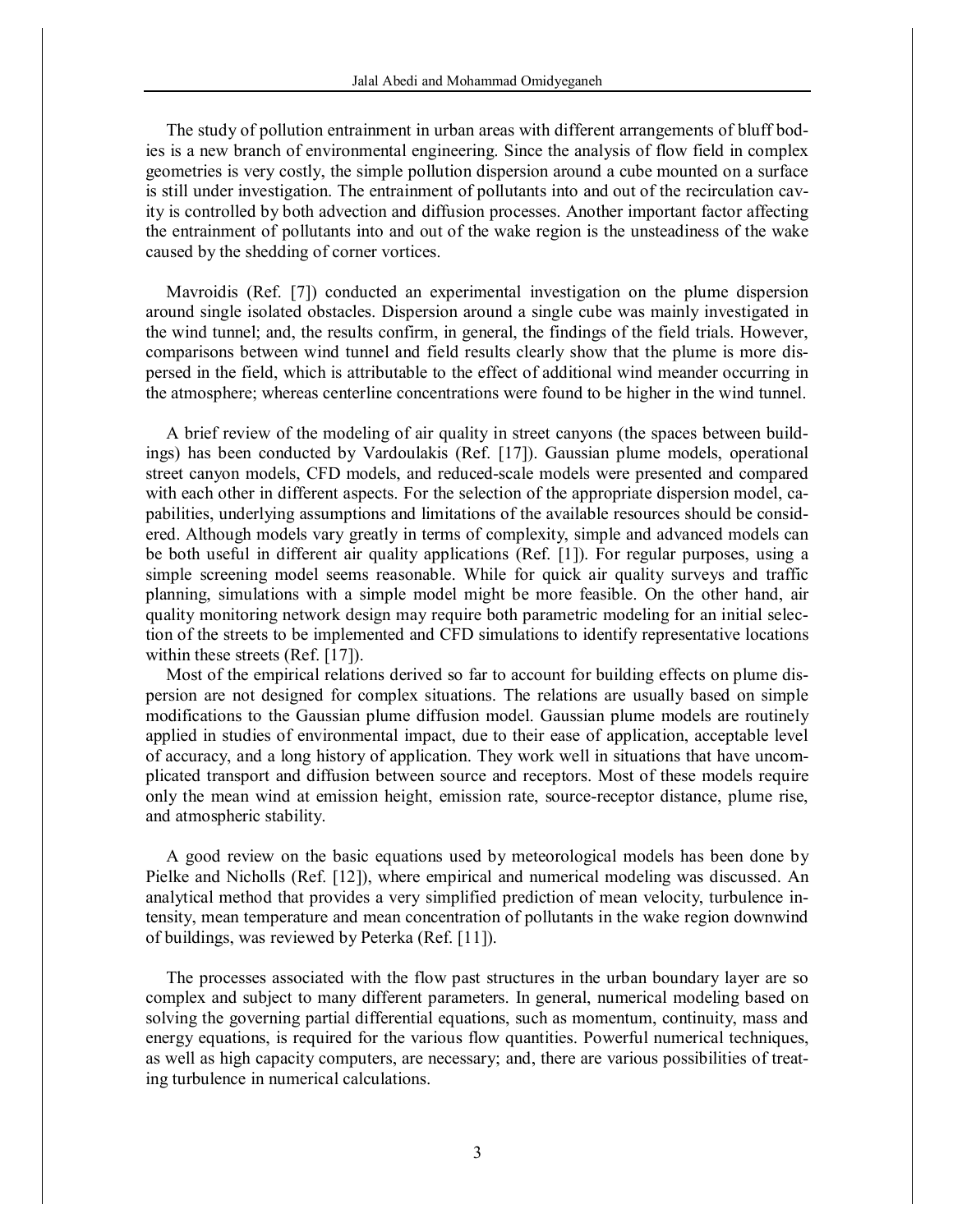Despite progress since the first LES by Deardorff (ref. [3]), there was not much application of LES to engineering flows for quite a long time, mainly because it requires considerable computing resources and but also due to lack of good models for the small scales. The unsteady turbulent flow field around a cubic model was first simulated by Murakami and Mochida (Ref. [8]) by means of LES. Calculations obtained by Rodi (Ref. [13]) with a variety of LES and RANS methods shows that LES is clearly more suited than RANS methods and have great potential for calculating complex flows.

The finite volume (FV) method was adopted to apply LES to the Navier-Stokes equations in the 3D geometry. The code was written entirely in the  $C++$  language except the visualization of the results where the Tec Plot commercial software was used.

#### **2 GOVERNING EQUATIONS**

The governing equations consist of the principles of conservation of mass and momentum in addition to mass transfer equation. All quantities become non-dimensionalized using a length scale,  $H_b$  (for example for a flow past a cube, the length scale is the dimension of the cube), the velocity scale  $U_b$  (the velocity of the laminar flow at the inlet of the domain at the height of the cube for all cases), and the concentration scale  $C_e$  (the pollution source emission concentration).

The filtered continuity and Navier-Stokes equations using top-hat filter for an incompressible flow are:

$$
\frac{\partial u}{\partial x} + \frac{\partial v}{\partial y} + \frac{\partial w}{\partial z} = 0
$$
 (1)

$$
\frac{\partial u}{\partial t} + u \frac{\partial u}{\partial x} + v \frac{\partial u}{\partial y} + w \frac{\partial u}{\partial z} = -\frac{\partial P}{\partial x} + \frac{1}{\text{Re}} \left( \frac{\partial^2 u}{\partial x^2} + \frac{\partial^2 u}{\partial y^2} + \frac{\partial^2 u}{\partial z^2} \right)
$$
(2)

$$
\frac{\partial v}{\partial t} + u \frac{\partial v}{\partial x} + v \frac{\partial v}{\partial y} + w \frac{\partial v}{\partial z} = -\frac{\partial P}{\partial y} + \frac{1}{\text{Re}} \left( \frac{\partial^2 v}{\partial x^2} + \frac{\partial^2 v}{\partial y^2} + \frac{\partial^2 v}{\partial z^2} \right)
$$
(3)

$$
\frac{\partial w}{\partial t} + u \frac{\partial w}{\partial x} + v \frac{\partial w}{\partial y} + w \frac{\partial w}{\partial z} = -\frac{\partial P}{\partial z} + \frac{1}{\text{Re}} \left( \frac{\partial^2 w}{\partial x^2} + \frac{\partial^2 w}{\partial y^2} + \frac{\partial^2 w}{\partial z^2} \right)
$$
(4)

$$
\frac{\partial C}{\partial t} + u \frac{\partial C}{\partial x} + v \frac{\partial C}{\partial y} + w \frac{\partial C}{\partial z} = D \left( \frac{\partial^2 C}{\partial x^2} + \frac{\partial^2 C}{\partial y^2} + \frac{\partial^2 C}{\partial z^2} \right) + \dot{n}
$$
(5)

where  $u, v, w, P$ , and Re are the velocities in the x, y, and z-direction, absolute pressure, and Reynolds number (Re =  $\rho U_b H_b / \mu$ ). C is the concentration of pollutant, Dt is the effective diffusivity of mass, and  $\dot{N}$  is the source emission rate. For simplicity define the velocity vector,  $\vec{u}$ , that has the u-, v-, and w-components. The effective diffusivity of mass should be calculated by Eq. (6) where  $v_t$  is the turbulent kinematic viscosity (or  $v_{SGS}$  in our case that we adopt LES) and ScT is the turbulent Schmidt number and equal to 0.77 (Ref. [20]). But for the first try, the molecular diffusivity is just considered.

$$
D_t = V_t / Sc_T \tag{6}
$$

Second terms on the left hand side of Eqs. (2)-(4) were treated by defining sub-grid-scale stresses:  $\tau_{ij} = \rho u_i u_j - \rho u_i u_j$ . Smagorinsky (Ref. [16]) suggested that, since the smallest tur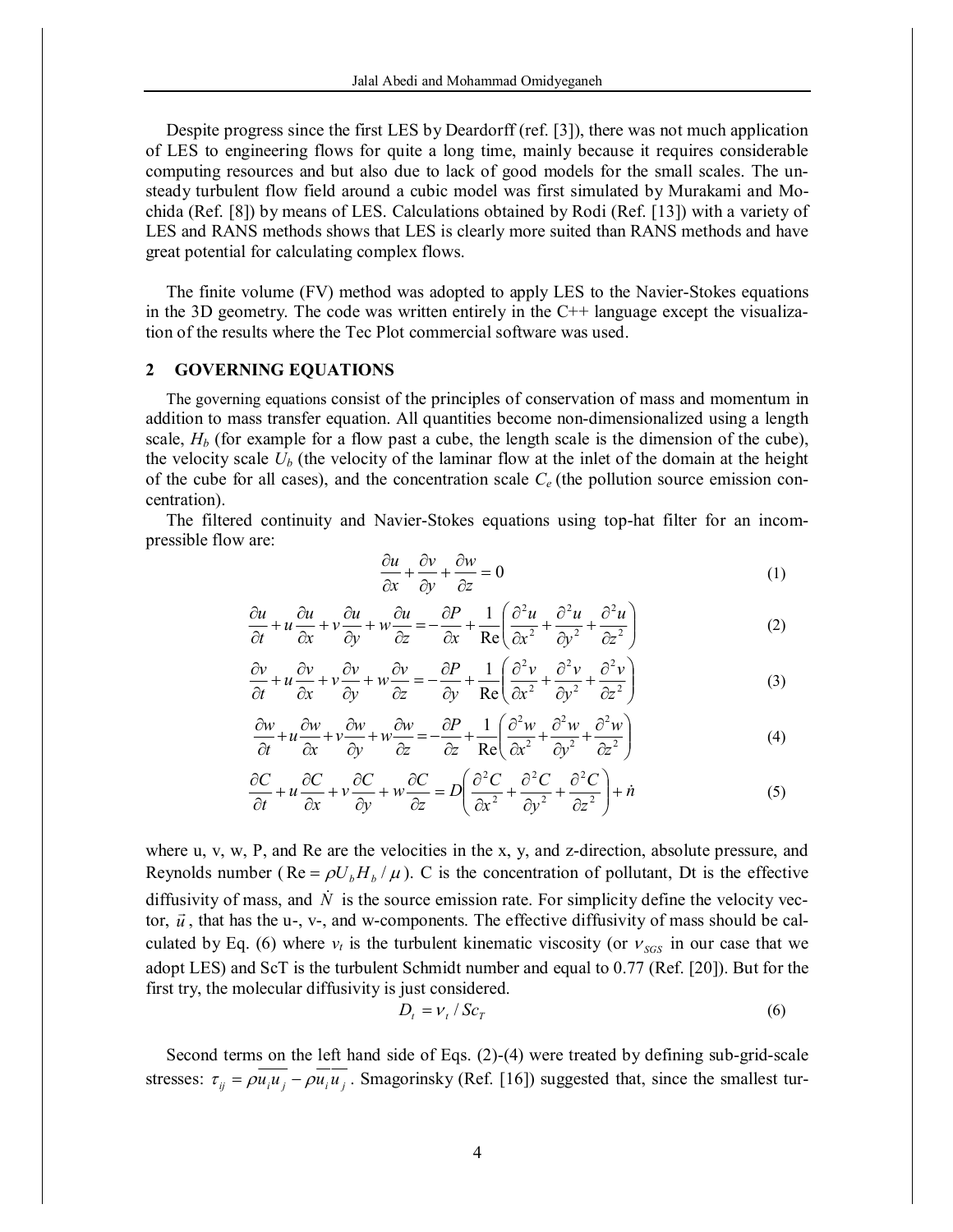bulent eddies are almost isotropic, we expect that the Boussinesq hypothesis might provide a good description of the effects of the unresolved eddies on the resolved flow.

$$
\tau_{ij} = -2\mu_{SGS}\overline{S}_{ij} + \frac{1}{3}\tau_{ii}\delta_{ij} = -\mu_{SGS}\left(\frac{\partial\overline{u}_i}{\partial x_j} + \frac{\partial\overline{u}_j}{\partial x_i}\right) + \frac{1}{3}\tau_{ii}\delta_{ij}
$$
(7)

The isotropic part of the SGS stress in Eq. (7) was absorbed into the large scale pressure to avoid dealing with unknown variables and solve them altogether by pressure.

$$
\tau_{ij}^{\ a} = \tau_{ij} - \frac{1}{3} \tau_{ii} \delta_{ij} = -\mu_{SGS} \left( \frac{\partial \overline{u}_i}{\partial x_j} + \frac{\partial \overline{u}_j}{\partial x_i} \right)
$$
 (8)

The Smagorinsky-Lilly SGS model builds on Prandtl's mixing-length model and assumes that we can define a kinematic SGS viscosity,  $v_{SGS} = \mu_{SGS} / \rho$ , which can be described in terms of one length scale and one velocity scale. Since the size of the SGS eddies is determined by the details of the filtering function, the obvious choice for the length scale is the filter cutoff width ∆. In 3D computations with grid cells of different length *∆x*, width ∆*y* and height ∆*z* the cutoff width is often taken to be the cube root of the grid cell volume  $\Delta = \sqrt[3]{\Delta x \Delta y \Delta z}$ . The velocity scale is expressed as the product of the length scale and the average strain rate of the resolved flow,  $\Delta \times |\overline{S}|$  *where*  $|\overline{S}| = \sqrt{2 \overline{S}_{ij} \overline{S}_{ij}}$  and the local rate of strain of the resolved flow are  $\overline{S}_{ij} = \frac{1}{2} \left| \frac{\partial u_i}{\partial x} + \frac{\partial u_j}{\partial x} \right|$ ø ö  $\overline{\phantom{a}}$  $\setminus$ æ  $\partial$  $\partial$ +  $\partial$  $=\frac{1}{2} \left( \frac{\partial}{\partial x} \right)$ *i j j*  $\vec{a}_{ij} = \frac{1}{2} \left( \frac{\partial u_i}{\partial x_i} + \frac{\partial u_i}{\partial x_i} \right)$ *u x*  $\overline{S}_{ii} = \frac{1}{2} \frac{\partial \overline{u}}{\partial \overline{u}}$ 2  $\frac{1}{2} \left( \frac{\partial \overline{u}_i}{\partial t} + \frac{\partial \overline{u}_j}{\partial t} \right)$ .

$$
\mu_{SGS} = \rho (C_{SGS} \Delta)^2 |\overline{S}| \tag{9}
$$

Different values of *CSGS* have been imposed so far (Ref. [5] and Ref. [13]); however  $C_{SGS}$ =0.1 is used more often in the commercial software. The difference in  $C_{SGS}$  values is attributable to the effect of the mean flow strain or shear.

#### **3 NUMERICAL METHOD**

Simple structured grids are used in this code. Due to the large changes in velocity and pressure next to the wall and around the buildings, refined grids are adopted with a stretch ratio by distance from the walls. A large ratio of grid stretching often leads to numerical oscillation due to the grid size differences between two neighboring grids. The Reynolds number of the flow field treated in atmospheric boundary is usually large which generally requires fine grid resolution. Turbulence modeling makes it possible to use a relatively coarse grid in the domain except near the solid walls of bluff bodies where high prediction accuracy is needed. In order to apply the non-slip boundary condition accurately, it is preferable to set the first grid point below  $x_n^+ = 1$  ( $x_n^+ = u^*x_n / v$ , where  $u^*$  is the friction velocity,  $x_n$  is the distance from the wall, and *ν* is kinematic viscosity). For example, in the flow field around a square cylinder (with side length of *D*) at  $Re = 22000$  the real length corresponding to  $x_n^+ = 1$  is about *D/1000* (Ref. [6]).

The code uses a simple stretching procedure where the grid space of an arbitrary grid to the smaller neighbor grid space is equal to the ratio ( $\Delta x_n / \Delta x_{n-1} = r$ ). Thus the number of grids of a distance equal to *L* with ratio *r* and the finest resolution *dx* is given by Eq. (10).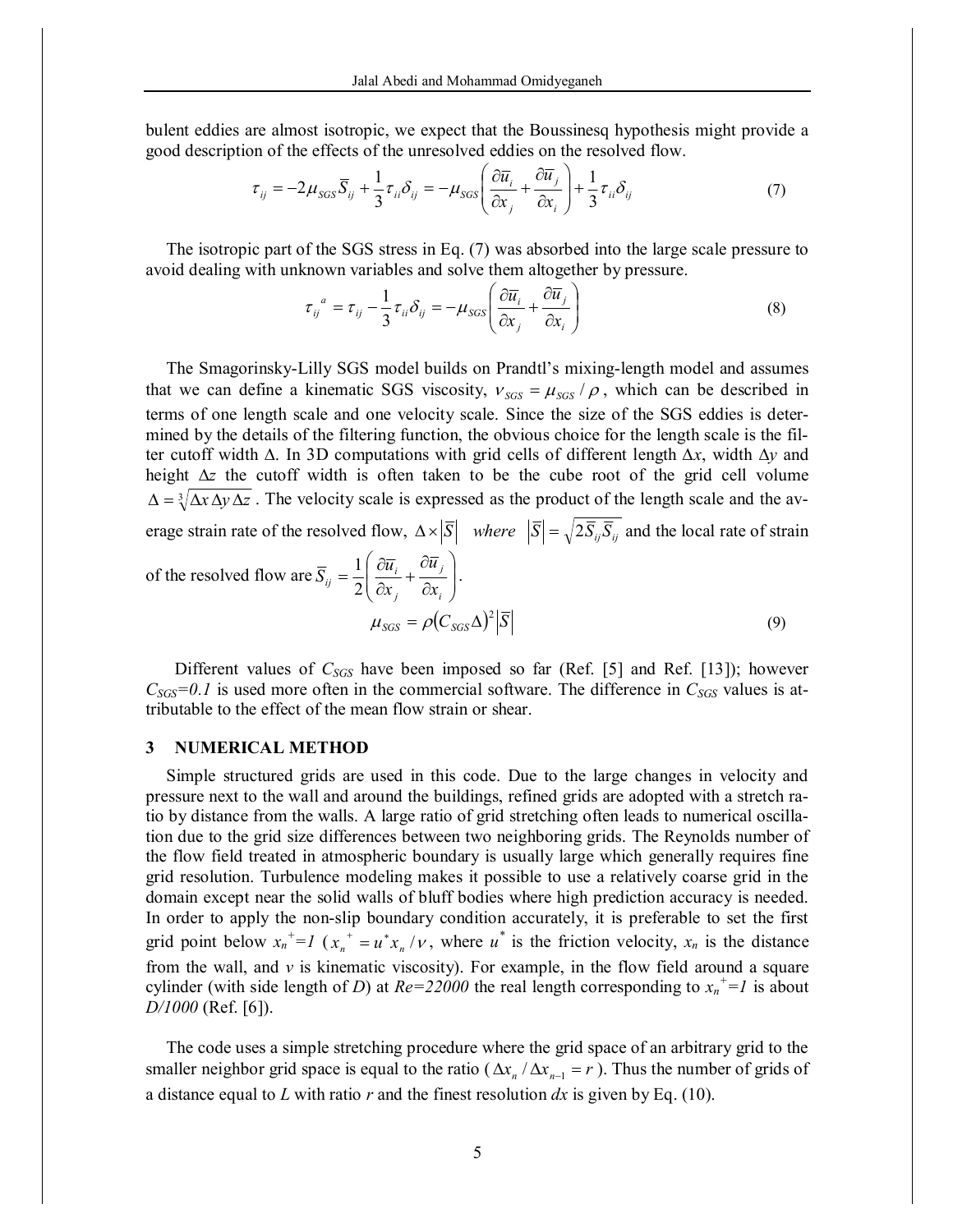$$
n = \left\lfloor \ln \left[ 1 + L \frac{r-1}{d} \right] \right\rfloor \tag{10}
$$

A computational mesh used in the simulation for a cube flow is shown in Fig. (1).



Figure 1: Computational mesh for the flow past a cubic obstacle 3D mesh around a cube mounted on a surface

All the equations are discretized based on the finite volume method and a staggered Cartesian grid. In the present research, the code uses second-order accuracy, which means each discretized term in the equation has a truncation error proportional to the square of grid spacing and time marching. This implies that the global truncation error is first-order, and the method is still consistent. Many discretization schemes have been proposed, so far, for the equations that contain convection and diffusion terms the basic upwind scheme is the most stable and unconditionally bounded scheme, but the order of accuracy is low (first-order). Higher order schemes such as central differencing and QUICK can cause oscillations in the results especially when the Peclet number is high. These higher order schemes give unrealistic physical turbulence energy and rates of dissipation (Ref. [18]). Total variation diminishing (TVD) schemes are designed to counteract with the oscillation by adding an artificial diffusion fragment or by adding a weighting towards upstream contribution. Discretization of the diffusion terms in the governing equations using the central differencing is standard and does not require any further consideration.

The general form of TVD schemes of the east face value  $\varphi_e$  is shown in Eq. (11), which uses the notations in Fig. (2) with flow in the positive *x*-direction.

$$
\phi_e = \phi_P + \frac{1}{2}\psi(r)(\phi_E - \phi_P)
$$
\n(11)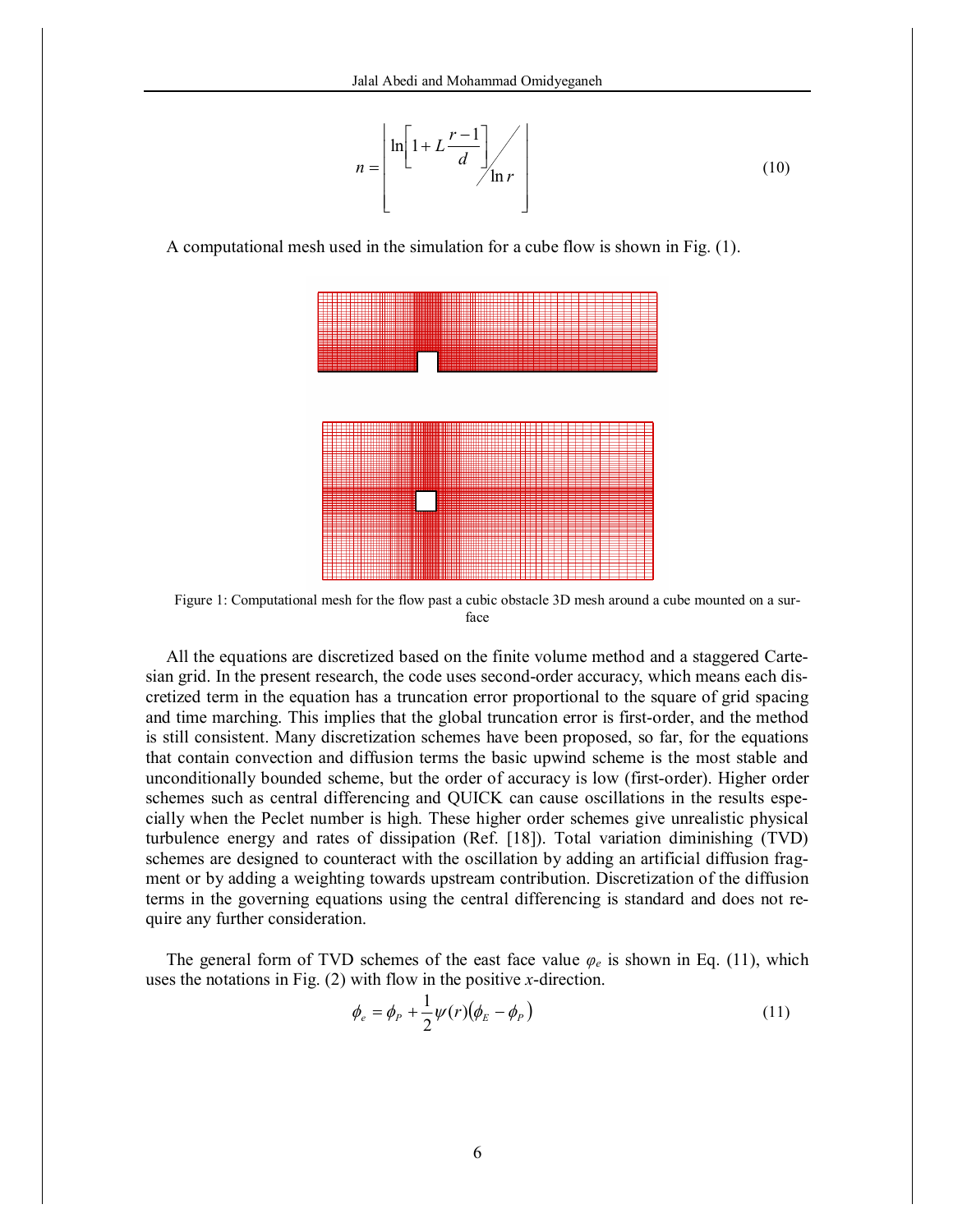

Figure 2: grid notations in the *x*-direction

where 
$$
r = \left(\frac{\phi_P - \phi_W}{\phi_E - \phi_P}\right)
$$
.

By introducing TVD schemes, the goal was to find a stable scheme with a higher-order of accuracy without wiggles. In the present research, due to simplicity, the UMIST function was used.

$$
\psi(r) = \max[0, \min(2r, (1+3r)/4, (3+r)/4, 2)] \tag{12}
$$

Fully implicit method was adopted in the code. Therefore an inner iteration loop was needed to get the accurate results caused by the nonlinearity of the equations. Fully implicit second-order upwind schemes used in the discretization method guarantees the stability of the numerical method. For the time marching term in equations, the Adam-Bashforth secondorder scheme was used.

The choice of the time step *Δt* was governed by several criteria. The stability limit of the time advancement scheme plays no role in this code due to the stable method. However, physical considerations limit the time step selection. In order to predict the turbulence statistics correctly all contributions to turbulence must be resolved and captured. The turbulence fluctuations cannot be satisfied if the computational time step becomes larger than the Kolmogorov time scale  $(v/u<sub>t</sub><sup>2</sup>$  where  $u<sub>t</sub>$  is called frictional velocity). In the present work it was found that the Courant-Fredrichs-Lewy (CFL) limit (shown in Eq. (13)) of *1* produces a time step much smaller than the Kolmogorov time scale.

$$
CFL = \Delta t \left( \frac{|u|}{\Delta x} + \frac{|v|}{\Delta y} + \frac{|w|}{\Delta z} \right)_{\text{max}} \tag{13}
$$

The no-slip boundary condition was used on all solid walls for all simulations. The free slip boundary condition was used for outflow, where, it was surmised that the length of the domain was long enough that the effect of the bodies are vanished and the fully developed condition was applicable. The symmetry boundary condition was used in the spanwise direction, which, means the normal velocity is zero and the changes in other velocity components are zero.

In wind engineering problems, a high Reynolds number is usually applicable which makes it very difficult to use the no-slip boundary condition at solid walls. Therefore, some wall function should be adopted as a macroscopic boundary condition which is absolutely necessary in this kind of atmosphere problems. Wengle and Werner (Ref. [19]) proposed a wall boundary condition which assumes that at the grid points closest to the wall, the instantaneous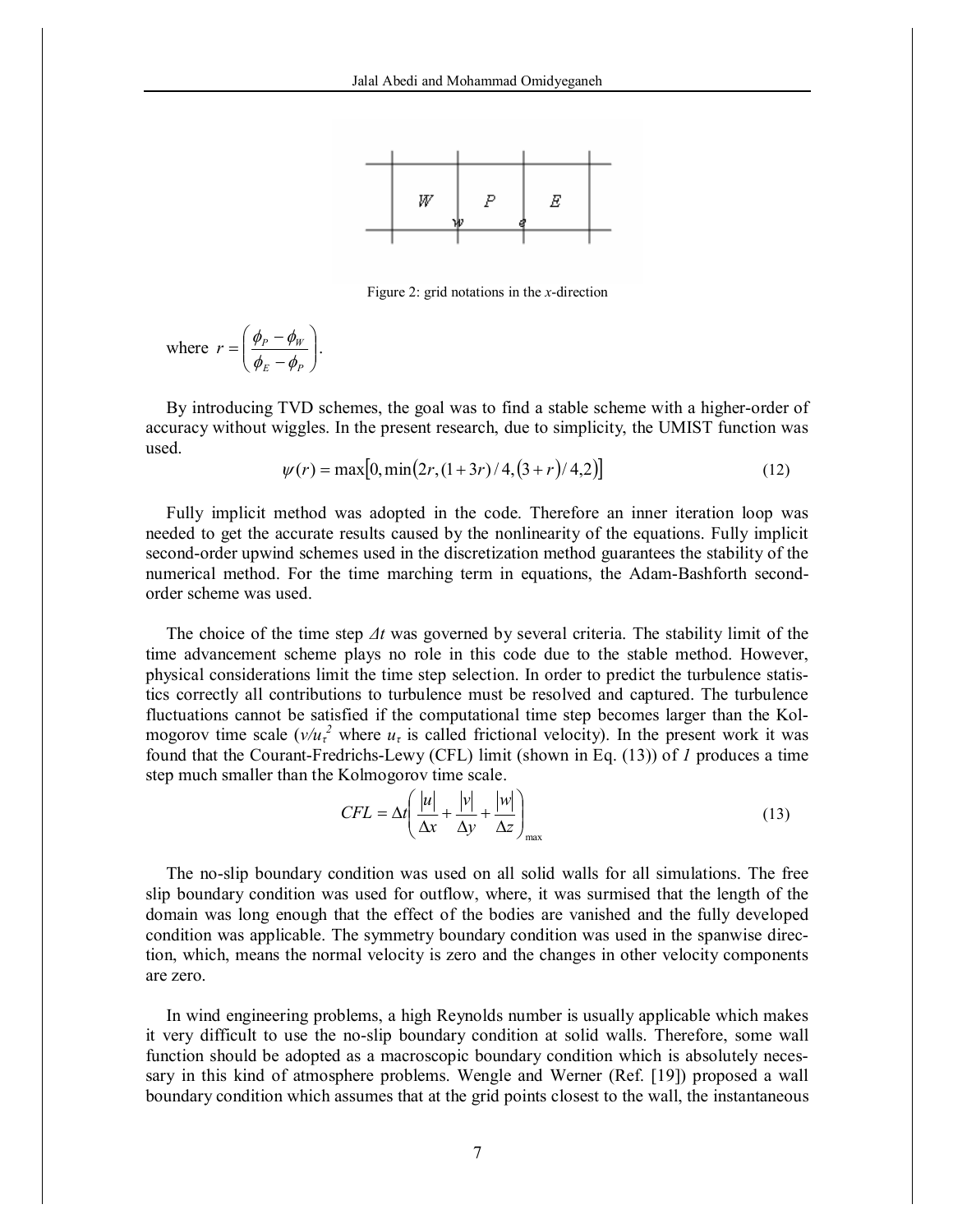velocity components tangential to the wall are in phase with the instantaneous wall shear stress components, and the instantaneous velocity distribution is assumed to follow the linear law of the wall.

$$
\left|\tau_{ub}\right| = \frac{2\mu|u_P|}{\Delta z} \qquad \qquad \text{for} \qquad \left|u_P\right| \le \frac{\mu}{2\rho\Delta z} A^{\frac{2}{1-\beta}} \tag{14.3}
$$

$$
\left|\tau_{ub}\right| = \rho \left[\frac{1-B}{2} A^{\frac{1+B}{1-B}} \left(\frac{\mu}{\rho \Delta z}\right)^{1+B} + \frac{1+B}{A} \left(\frac{\mu}{\rho \Delta z}\right)^B \left|u_P\right|\right]^{2\over 1+B} \qquad o.w. \tag{14.b}
$$

The proposed function was transferred to a non-dimensional form and was used in the code. *Δz* is the distance of the wall to the closest point in the normal direction, with *A=8.3* and  $B=1/7$ . The wall function was not applied explicitly in the equations. Strain calculation uses this function to get the shear stresses near the walls and implicitly has an interaction in the momentum equations.

Inflow boundary conditions are very challenging since the inlet flow properties are convected downstream, and inaccurate specification of the inflow boundary condition can strongly affect simulation quality. Using an accurate inlet flow was impossible due to lack of exact measurements in real world. One of the most applicable options was to use a nonturbulent mean velocity profile measured experimentally at the inlet. To have a fully turbulent flow at the upstream of the obstacles of a very large domain was required to ensure that the turbulence is fully developed before it reaches the body. This method greatly increases the computational time and was not currently efficient for this code. Another idea was to superimpose random perturbations with the correct turbulence intensity into the mean profile. In the present work the time-averaged streamwise velocity component was set to obey the power law expressed as  $z^{1/4}$  in the non-dimensional form (for the half of the channel height where a symmetric profile was adopted for the other half). This expression represents the flow of atmospheric boundary layer conditions while other velocity components are assumed to be zero. The value of *¼* corresponds to the wind tunnel experiment done by Murakami and Mochida (Ref. [9]).

Another problem in turbulent flow simulation is the generation of the initial condition which must contain all the details of the initial three-dimensional velocity field. Since coherent structures are an important component of the flow, it is really difficult to construct such a field. Furthermore, data from experiments or a reliable direct numerical simulation (DNS) are not usually available. The effects of initial conditions are typically remembered by the flow for a considerable time. Thus the initial conditions have a significant effect on the results or at least consume significant computational time to disappear. In the present work there was not such a data for initial conditions and as a result a zero value was used for all variables and a great deal of time was spent to get a reliable results that was not been affected by the initial condition.

The mass transfer equation is not coupled with fluid flow equations as long as the heat transfer equation is neglected. In the present work, a constant temperature was assumed and as a result there were no heat transfers in the domain. Therefore, the mass transfer equation can be solved right after the fluid flow is obtained at a specific time.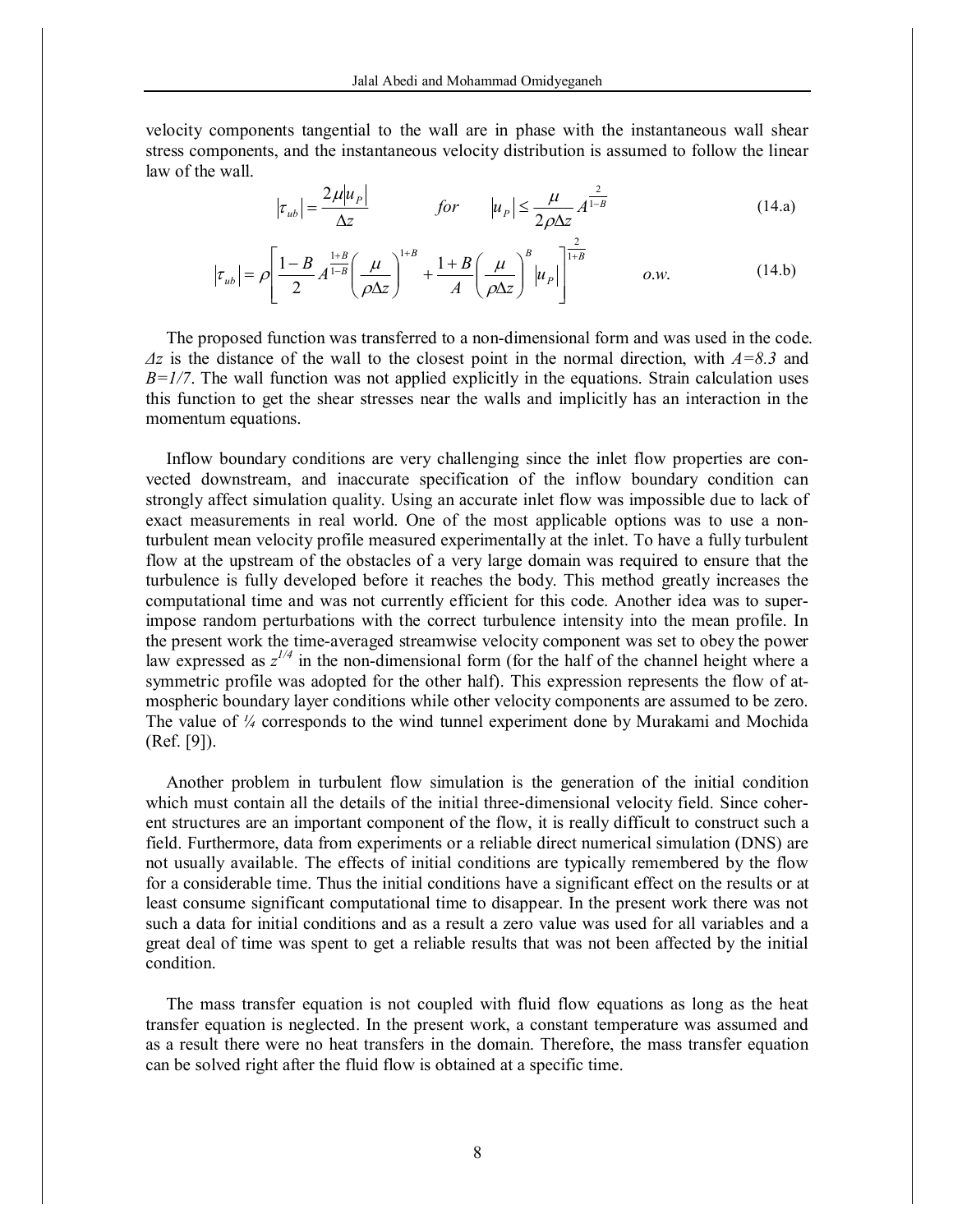The main body of the code was a method that should be used to solve coupled equations in the time step. The most common methods in the literature are SIMPLE, SIMPLER, SIMPLEC, and PISO. The code is capable of switching between the two algorithms SIMPLE and PISO. PISO may be seen as an extended SIMPLE algorithm with one extra corrector step. The PISO algorithm requires additional memory storage due to the second pressure correction equation. It also needs under-relaxation to stabilize the calculation process. Although this method results in significant computational effort in comparison with the SIMPLE algorithm it has been found that the method is fast and efficient. For the present work the central processing unit (CPU) time for a single time step reduced by a factor of 8 compared with the previously discussed standard SIMPLE algorithm.

The selection of solver for algebraic equations is changed case by case and in the present work we use SIP (Strongly Implicit Procedure) for momentum equations and CG (Conjugate Gradient) for pressure correction equations.

All cases run on the WestGrid clusters (Glacier).

#### **4 RESULTS**

In the present work, the code described above was used to simulate the pollution dispersion around a cube mounted on a surface in the atmosphere boundary layer.

The performance of the developed code was already examined for the air flow patterns by comparing the numerical results with the wind tunnel experiments conducted by Murakami and Mochida (Ref. [9]). In addition, effects of a few parameters were observed for the flow past a cube in the atmosphere boundary layer.

Here the pollution dispersion results with the specified assumptions described above are presented. The same results as the experimental data were not expected, because the cases used in the simulations were different than reality. Despite the differences existed for the air flow problem such as the laminar inflow boundary condition, the simplified diffusivity parameter plays a major role in the dispersion results. Therefore, the simulation results are illustrated and qualitatively assessed.

A cube with dimension  $H_b$  is mounted on a surface in the computational domain with streamwise length of  $17H_b$ , spanwise length of  $8H_b$  and height of  $4H_b$ . The cube is placed  $5H_b$ down the inlet and at the middle of the spanwise direction (*3.5H<sup>b</sup>* distance to each side). Table 1 gives enough information on the case used in the simulation. The Reynolds number is calcu-

lated by *m*  $Re = \frac{\rho U_b H_b}{\rho}$  where  $U_b$  is the velocity at the height of the obstacle at the inlet. The

time step is  $0.005$  non-dimensional (using the length and velocity scales,  $H_b$  and  $U_b$ ). The terms  $(x_p, y_p)$  represent the place of the cube in the *x* and *y* coordinates.

| Table 1. Cases of EES performed for the cape from in atmosphere boundary favor |              |                                                             |                                                             |                   |  |       |
|--------------------------------------------------------------------------------|--------------|-------------------------------------------------------------|-------------------------------------------------------------|-------------------|--|-------|
| Case                                                                           | $(x_D, y_D)$ | $(\varDelta x_{min}, \varDelta y_{min}, \varDelta z_{min})$ | $(\varDelta x_{max}, \varDelta y_{max}, \varDelta z_{max})$ | $(n_x, n_y, n_z)$ |  |       |
|                                                                                | (5.5, 4)     | (0.04, 0.04, 0.04)                                          | $(1.157, 0.467, 0.397)$ $(74, 63, 43)$ $200466$             |                   |  | 10000 |

Table 1: Cases of LES performed for the cube flow in atmosphere boundary layer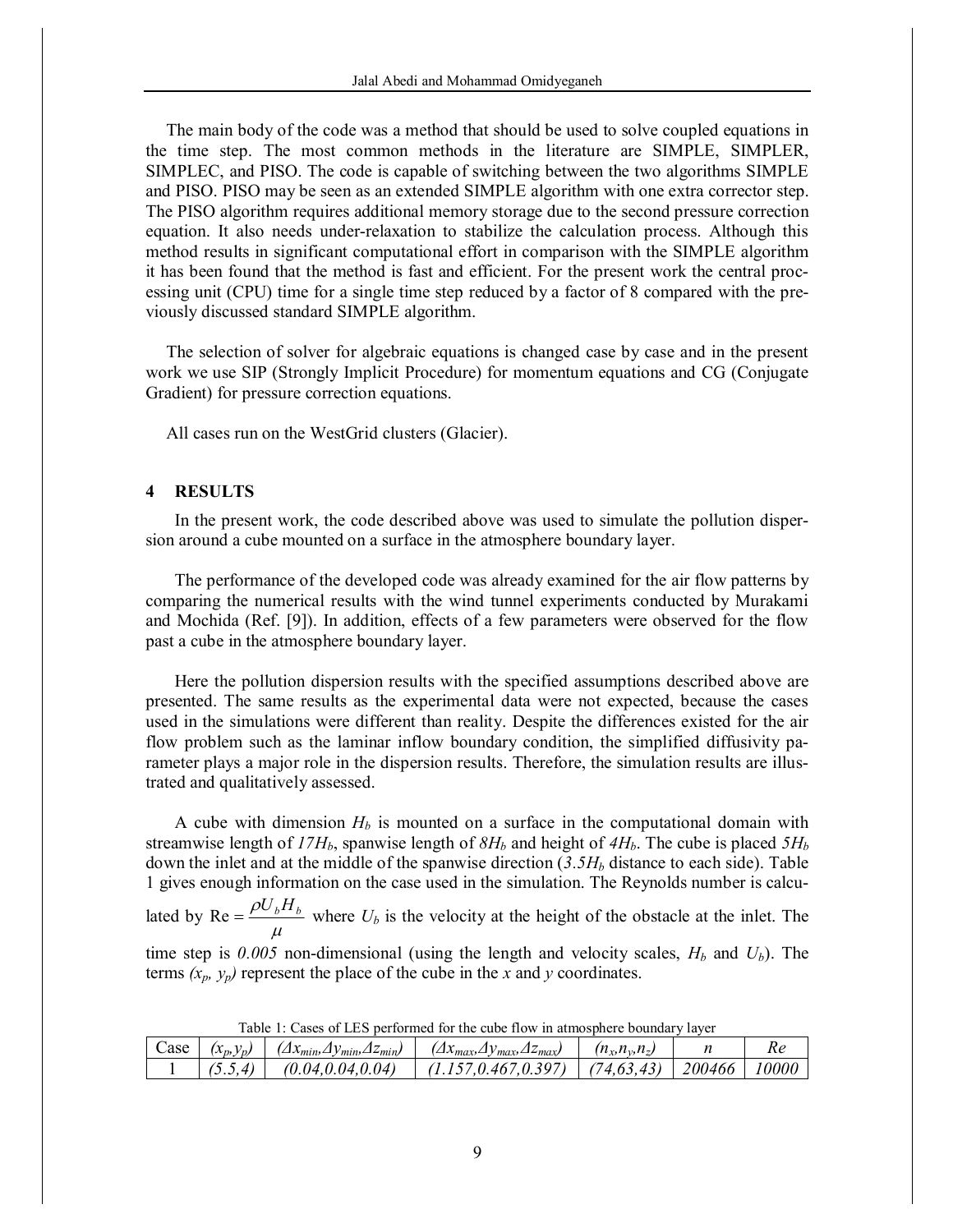The approaching flow was laminar, while the inlet flow of the experiment performed by Zhang (Ref. [20]) was turbulent; therefore, the flow pattern was different in these two cases. Consequently, similar results were not expected since the pollutant release point was behind the cube on the ground which was a challenging zone of the turbulent flow that differs totally for both cases.

The streamlines for the flow in the atmosphere boundary layer, at the centerline vertical plane of case 1 (Fig. (3)), show that the flow adjacent to the lee face of the cube was less upward and more backward. Pollutants released within a large recirculating cavity may be expected to be mixed rapidly throughout the cavity's volume. However, no inlet flow was considered for the point source weakening the mixing phenomenon. In addition, due to small flow velocity around this point, the mixing process needed significant computational time to be accomplished.



Figure 3: Time-averaged streamlines behind the cube at the central vertical plane

Figure 4 displays the longitudinal ground-level concentration profile. The normalized concentration is defined as Eq. (15). Where, *Q* is the source pollutant release rate in terms of 'concentration×volume/time'.

$$
C = cU_b H_b^2 / Q \tag{15}
$$

The pollutant concentration significantly decreased directly downwind of the pollutant source. This was due to the large reverse flow and the large vortex behind the building which prohibited the compilation of pollutants in this area.



Figure 4: Normalized ground-level concentration along the source centerline downwind of the cube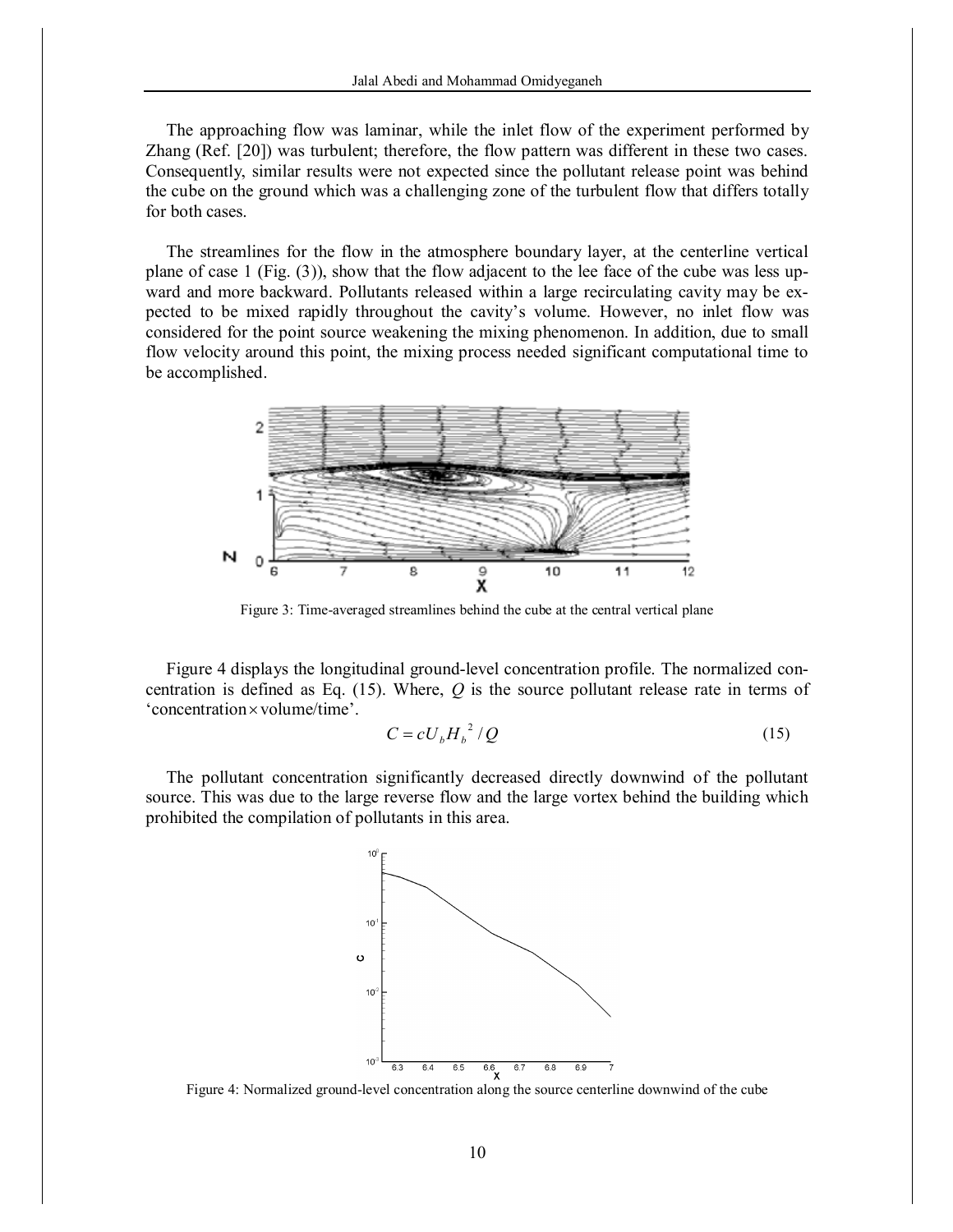The normalized vertical concentration profile right behind the cube at centerplane through the cube is shown in Fig. (5). This profile verifies the earlier discussion that the pollutant is not being raised very much. The concentration was almost zero next to the wall above the height of  $0.06H_b$ .



Figure 5: Normalized vertical concentration profile at *0.1H<sup>b</sup>* downstream from the building at the centerplane through the cube

Fig. (6) displays the normalized lateral ground-level concentration profile at *0.1H<sup>b</sup>* downwind of the cube. The symmetric profile was also measured in the experiment conducted by Zhang (Ref. [20]).



Figure 6: Normalized lateral ground-level concentration profile at *0.1H<sup>b</sup>* downstream from the cube

The calculations performed by Zhang (Ref. [20]) could not capture the profile appropriately. Experiments showed one maximum point, however the simulation obtained two maximum points in the concentration profile. These results also showed two maximum points far downwind from the cube as illustrated in Fig. (7).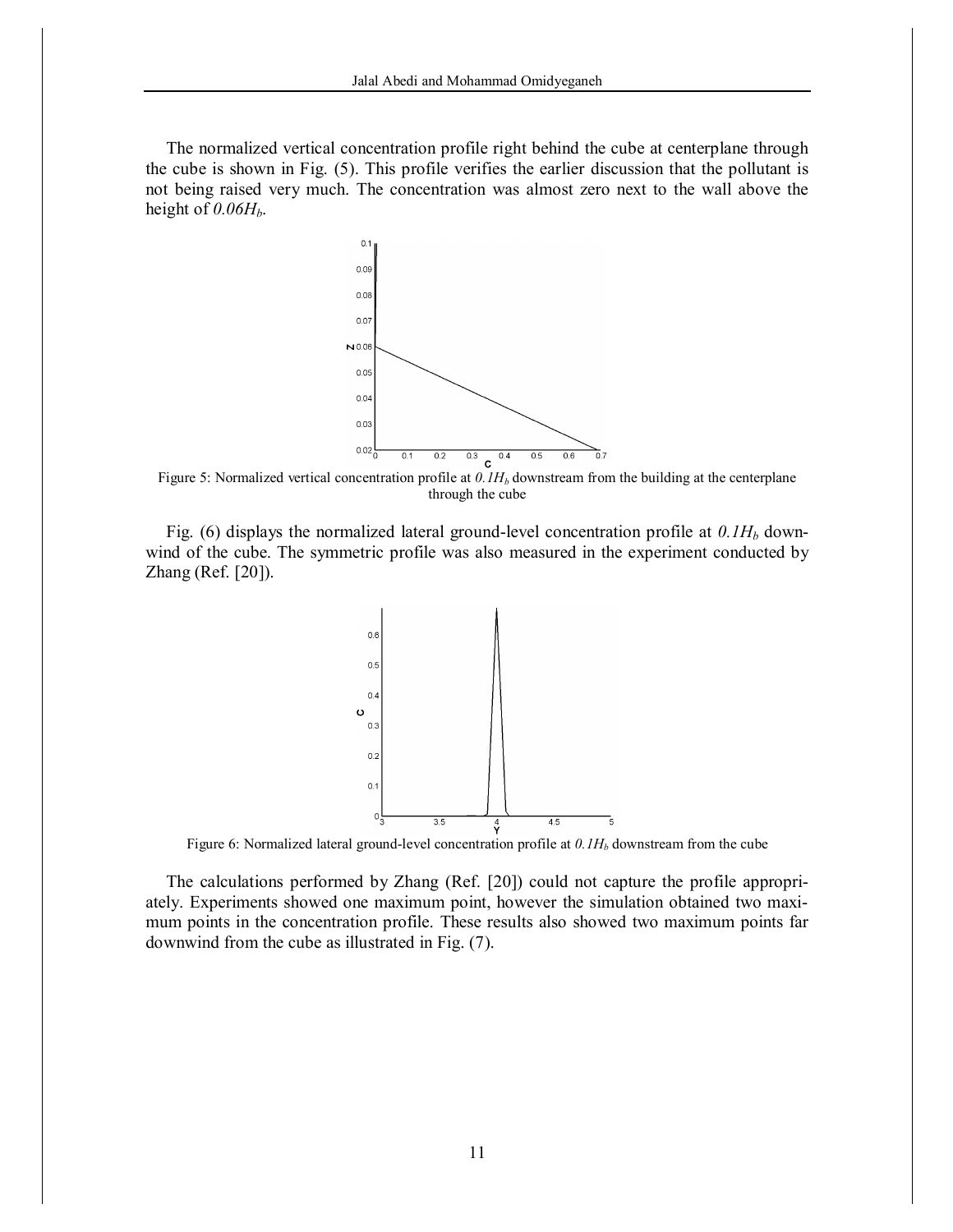

Figure 7: Normalized lateral ground-level concentration profile at  $6H_b$  downstream from the cube

Fig. (8) shows snapshots taken from the concentration field every one minute from the horizontal plane through the center of the cube.

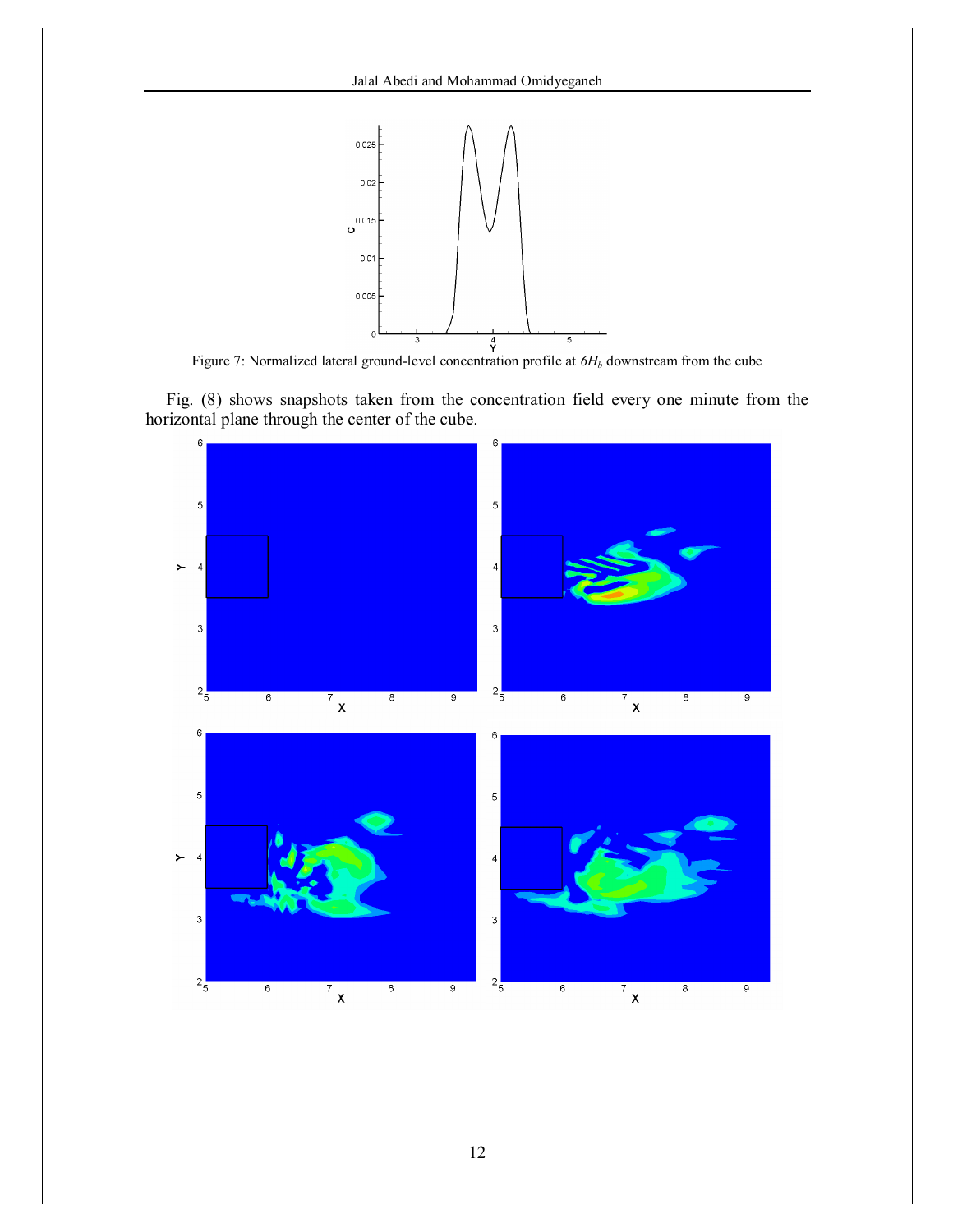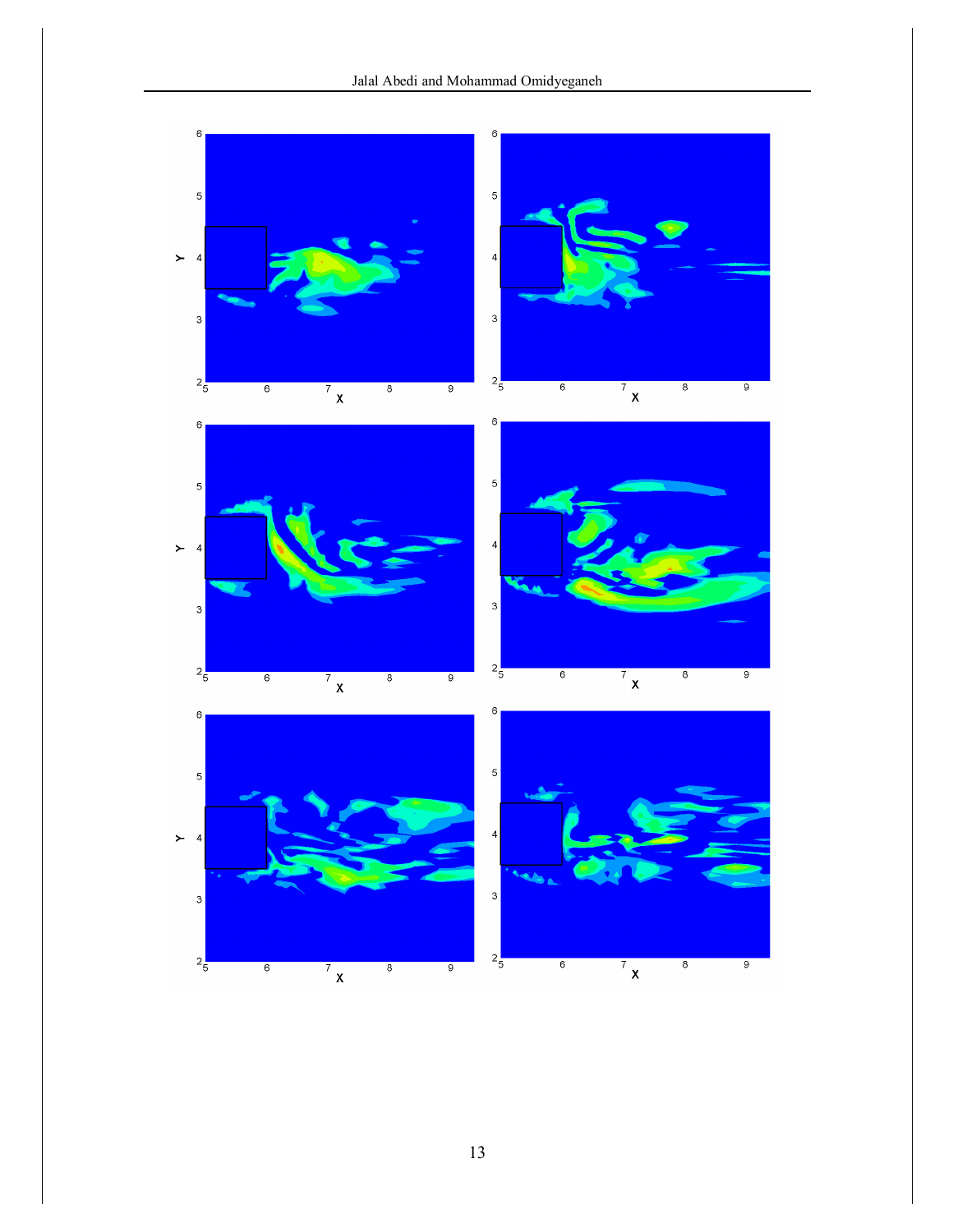Jalal Abedi and Mohammad Omidyeganeh

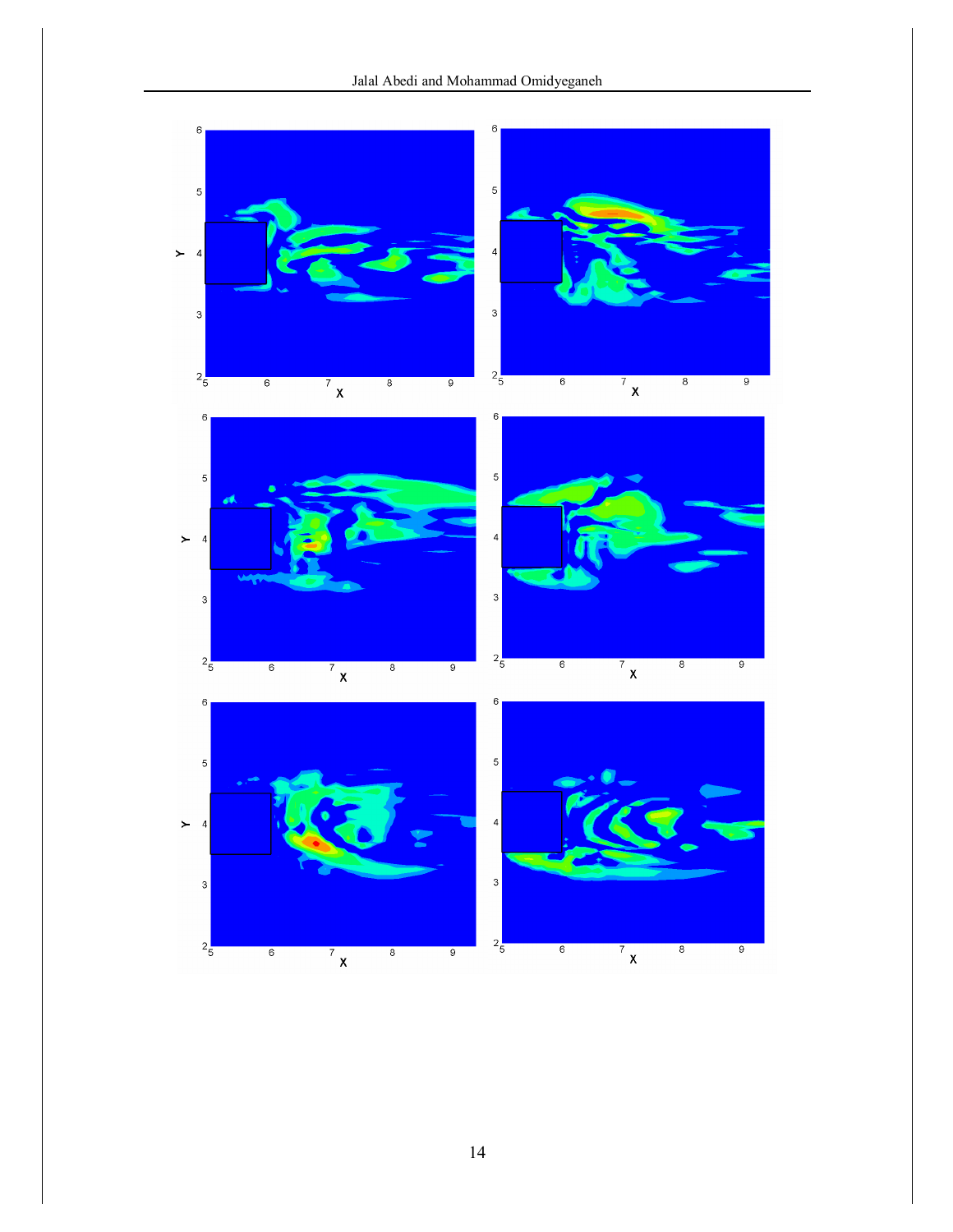

**every 1 minute**

### **5 CONCLUSIONS**

It can be concluded from all the results presented above that the developed code in C++ shows a good capability to capture the pollution dispersion around buildings. However, more investigations and modifications are needed to improve the code in an appropriate way to solve more realistic problems with fewer simplifications. Evaluation of the simulation results of pollutant dispersion around a cube in the atmospheric boundary layer was not performed completely. The primary results obtained based on big simplifications such as domination of the molecular diffusivity over the turbulent diffusivity showed reasonable behavior. However, the code for the pollution dispersion was applied for a case in the problem of flow around a cube in atmospheric boundary layer which was not the best case but it was the simplest case. Overall, the concentration patterns illustrated in this work shows reasonable trends was expected by the experiments.

## **6 ACKNOWLEDGEMENT**

This research has been supported by the Natural Sciences and Engineering Research Council of Canada (NSERC) and we are grateful for the financial support. The authors would also like to thank WestGrid Canada for their computational resources.

#### **REFERENCES**

- [1] Berkowicz, R., 'Modeling street canyon pollution: model requirements and expectations', International Journal of Environment and Pollution 8 (3–6), 609–619, 1997.
- [2] Dab W, Segala C, Dor F, Festy B, Lameloise P, Le Moullec Y, Le Tertre A, Medina S, Quenel P, Wallaert B, Zmirou D, 'Pollution atmosphérique et sante : Corrélation ou causalité ? Le cas de la relation entre l'exposition aux particules et la mortalité cardiopulmonaire', Journal of Air and Waste Management Association 51, 203-219, 2001.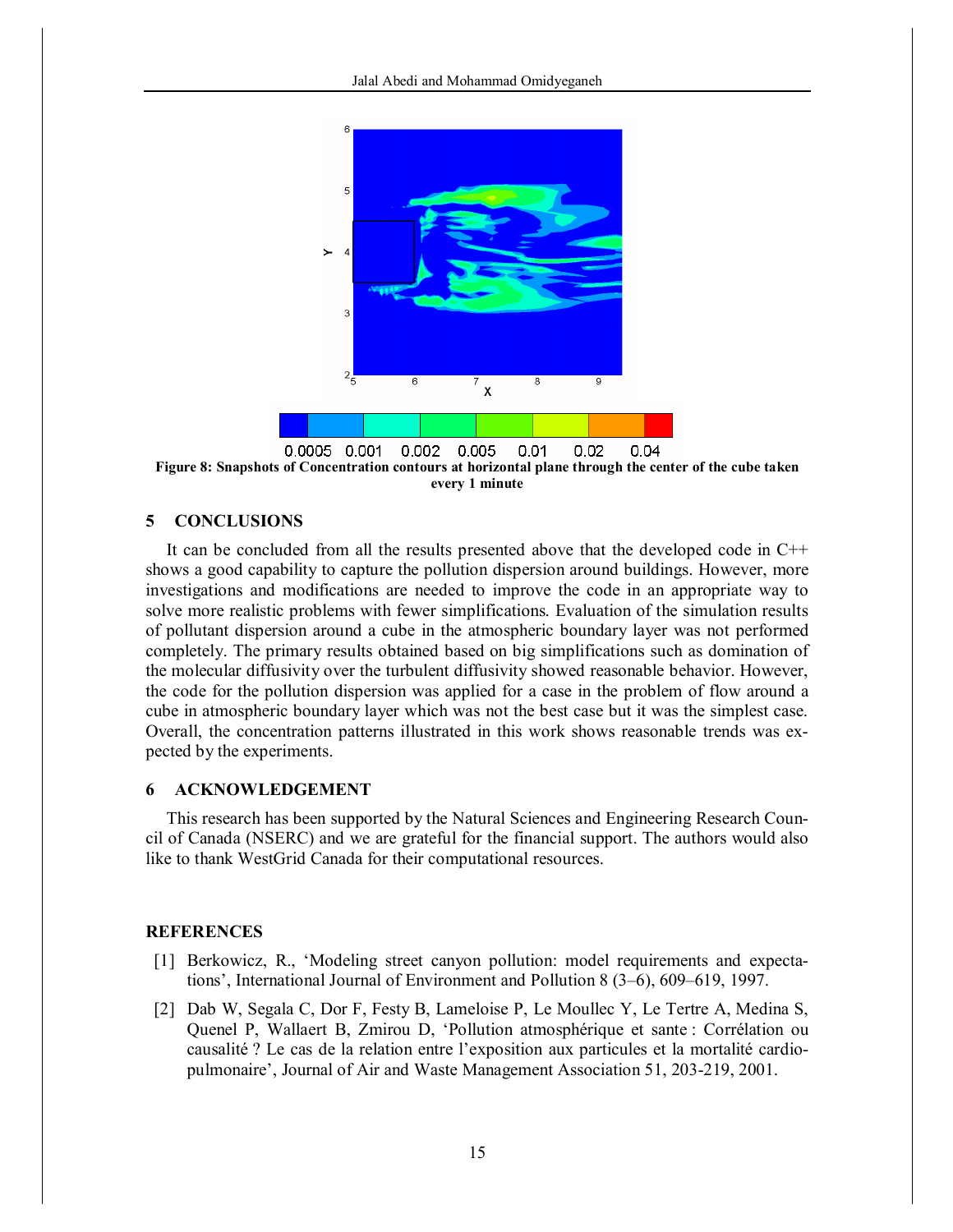- [3] Deardorff J W, 'A numerical study of three-dimensional turbulent channel flow at large Reynolds numbers', Journal of Fluid Mechanic, 41, 453-480, 1970.
- [4] Hoek G, Brunekreef B, Verhoeff A, van Wijnen J, Fischer P, 'Daily mortality and air pollution in the Netherlands', Journal of the Air and Waste Management Association 50, 1380-1389, 2000.
- [5] Lilly D.K, 'On the Application of the Eddy Viscosity Concept in the inertial Sub-range of Turbulence', NCAR Report No. 123, 1966.
- [6] Lyn D.A, Rodi W, 'The Flapping Shear Layer Formed by Flow Separation from the Forward Corner of a Square Cylinder', Journal of Fluid Mechanics 267, 353, 1994.
- [7] Mavroidis I, Griffiths R.F, Hall D.J, 'Field and Wind Tunnel Investigations of Plume Dispersion around Single Surface Obstacles', Atmospheric Environment 37, 2903–2918, 2003.
- [8] Murakami S, Mochida A, 'Three-Dimensional Numerical Simulation of Air Flow around a Cubic Model by Means of Large Eddy Simulation', Journal of Wind Engineering and Industrial Aerodynamics, 25, 291-305, 1987.
- [9] Murakami S, Mochida A, '3-D Numerical simulation of the Airflow around a Cubic Model by means of the  $K - \varepsilon$  model', Journal of Wind Engineering and Industrial Aerodynamics, 31, 283-303, 1988.
- [10] Nyberg F, Gustavsson P, Jarup L, Bellander T, Berglind N, Jackobsson R, Pershagen G, 'Urban air pollution and lung cancer in Stockholm', Epidemiology 11 (5), 487-495, 2000.
- [11] Peterka J.A, Meroney R.N, Kothari K.M, 'Wind Flow Patterns about Buildings', Journal of Wind Engineering and Industrial Aerodynamics 21, 21-38, 1985.
- [12] Pielke R.A, Nicholls M.E, 'Use of meteorological models in computational wind engineering', Journal of Wind Engineering and Industrial Aerodynamics 67&68, 363-372, 1997.
- [13] Rodi W, 'Comparison of LES and RANS calculations of the flow around bluff bodies', Journal of Wind Engineering and Industrial Aerodynamics 69-71, 55 75, 1997.
- [14] Rogallo R.S, and Moin P, 'Numerical Simulation of Turbulent Flows', *Ann. Rev. Fluid Mech.,* Vol. 16, pp. 99-137, 1998.
- [15] Shah K B, 'Large Eddy Simulation of Flow Past a Cubic Obstacle', PhD Thesis, Stanford University, 1998.
- [16] Smagorinsky J, 'General Circulation Experiments with the Primitive Equations I. The Basic Experiment', *Mon. Weather Rev.,* Vol. 91, No. 3, pp. 99-164, 1963.
- [17] Vardoulakis S, Fisher B.E.A, Pericleous K, Gonzalez-Flesca N, 'Modeling air quality in street canyons: a review', Atmospheric Environment 37, 155–182, 2003.
- [18] Versteeg H.K, Malalasekera W, 'An Introduction to Computational Fluid Dynamics, the Finite Volume Method', Second Edition, Pearson Education Limited 2000.
- [19] Wengle H, Werner H, 'Large Eddy Simulation of Turbulent Flow over and around a Cube in a Plate Channel', Eight Symposium on Turbulent Shear Flows, Technical University of Munich, Sep 9-11, 1991.